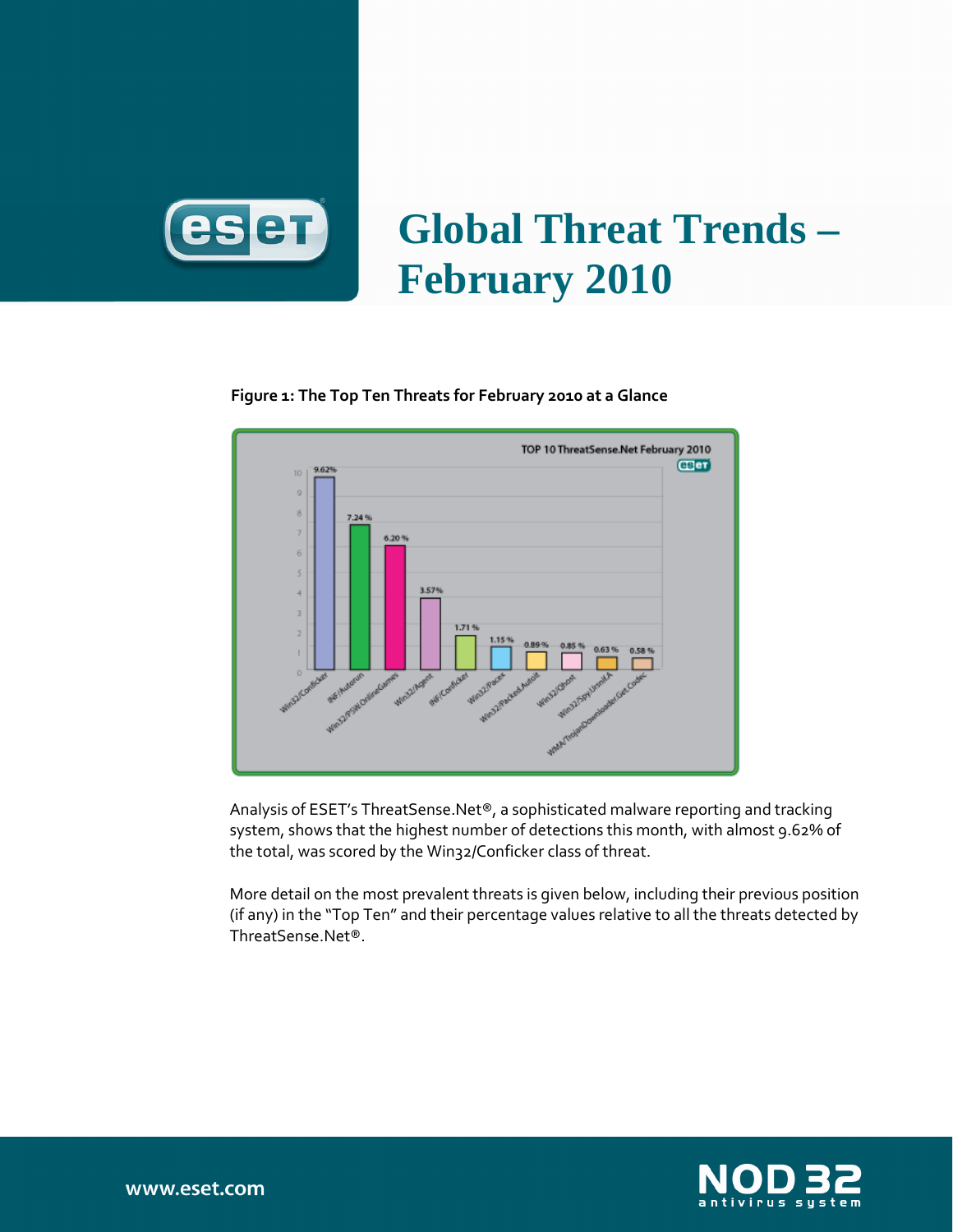## 1. Win32/Conficker

Previous Ranking: 1 Percentage Detected: 9.62%

The Win32/Conficker threat is a network worm originally propagated by exploiting a recent vulnerability in the Windows operating system. This vulnerability is present in the RPC sub-system and can be remotely exploited by an attacker without valid user credentials. Depending on the variant, it may also spread via unsecured shared folders and by removable media, making use of the Autorun facility enabled at present by default in Windows (though not in Windows 7).

Win32/Conficker loads a DLL through the svchost process. This threat contacts web servers with pre-computed domain names to download additional malicious components. Fuller descriptions of Conficker variants are available at http://www.eset.eu/buxus/generate\_page.php?page\_id=279&lng=en.

#### What does this mean for the End User?

While ESET has effective detection for Conficker, it's important for end users to ensure that their systems are updated with the Microsoft patch, which has been available since the third quarter of 2008, so as to avoid other threats using the same vulnerability. Information on the vulnerability itself is available at

http://www.microsoft.com/technet/security/Bulletin/ms08-067.mspx. While later variants dropped the code for infecting via Autorun, it can't hurt to disable it: this will reduce the impact of the many threats we detect as INF/Autorun. The Research team in San Diego has blogged extensively on Conficker issues: http://www.eset.com/threatcenter/blog/?cat=145

It's important to note that it's possible to avoid most Conficker infection risks generically, by practicing "safe hex": keep up-to-date with system patches, disable Autorun, and don't use unsecured shared folders. In view of all the publicity Conficker has received and its extensive use of a vulnerability that's been remediable for so many months, we'd expect Conficker infections to be in decline by now if people were taking these commonsense precautions.

## 2. INF/Autorun

Previous Ranking: 2 Percentage Detected: 7.24%

This detection label is used to describe a variety of malware using the file autorun.inf as a way of compromising a PC. This file contains information on programs meant to run



1.866.343.ESET (3738)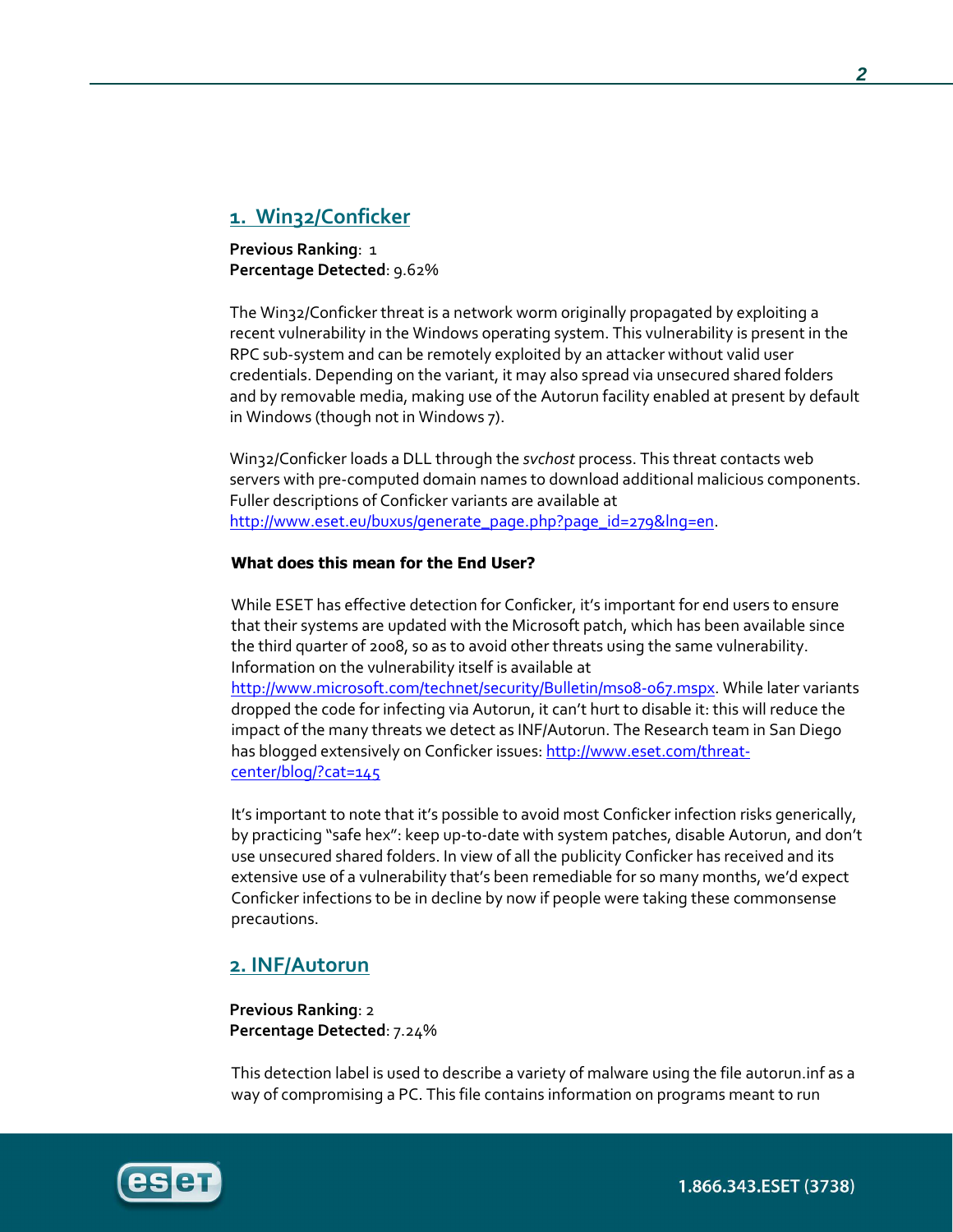automatically when removable media (often USB flash drives and similar devices) are accessed by a Windows PC user. ESET security software heuristically identifies malware that installs or modifies autorun.inf files as INF/Autorun unless it is identified as a member of a specific malware family.

#### What does this mean for the End User?

Removable devices are useful and very popular: of course, malware authors are well aware of this, as INF/Autorun's frequent return to the number one spot clearly indicates. Here's why it's a problem.

The default Autorun setting in Windows will automatically run a program listed in the autorun.inf file when you access many kinds of removable media. There are many types of malware that copy themselves to removable storage devices: while this isn't always the program's primary distribution mechanism, malware authors are always ready to build in a little extra "value" by including an additional infection technique.

While using this mechanism can make it easy to spot for a scanner that uses this heuristic, it's better, as Randy Abrams has suggested in our blog (http://www.eset.com/threatcenter/blog/?p=94; http://www.eset.com/threat-center/blog/?p=828) to disable the Autorun function by default, rather than to rely on antivirus to detect it in every case. You may find Randy's blog at http://www.eset.com/threat-center/blog/2009/08/25/now-youcan-fix-autorun useful, too.

#### 3. Win32/PSW.OnLineGames

Previous Ranking: 3 Percentage Detected: 6.20%

This is a family of Trojans used in phishing attacks aimed specifically at game-players: this type of Trojan comes with keylogging and (sometimes) rootkit capabilities which gather information relating to online games and credentials for participating. Characteristically, the information is sent to a remote intruder's PC.

#### What does this mean for the End User?

These Trojans are still found in very high volumes, and game players need to remain alert. While there have always been unpleasant people who will steal another gamer's credentials just for the heck of it, trading in virtual cash, treasure, avatars and so on is now a major source of illegal income for cybercriminals. It's also important that participants in MMORPGs (Massively Multi-player Online Role Playing Games) like Lineage and World of Warcraft, as well as "metaverses" like Second Life, continue to be aware of the range of other threats like griefing ranged against them. The ESET Research team considered

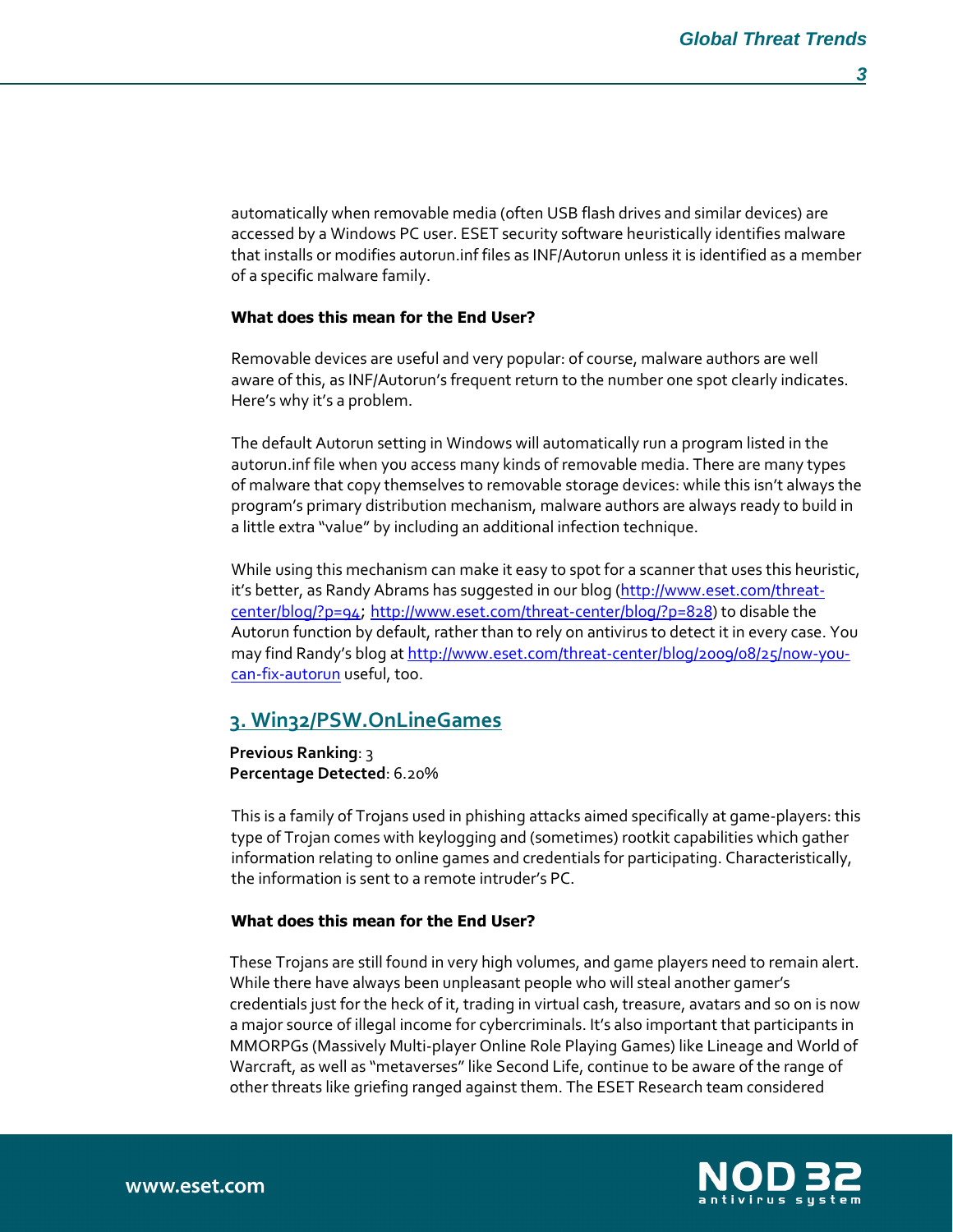gaming malware in detail in the ESET 2008 Year End Global Threat Report, which can be found at http://www.eset.com/threatcenter/threat\_trends/EsetGlobalThreatReport(Jan2009).pdf

## 4. Win32/Agent

Previous Ranking: 4 Percentage Detected: 3.57%

ESET NOD32 describes this detection of malicious code as generic, as it describes members of a broad malware family capable of stealing user information from infected PCs.

To achieve this, the malware usually copies itself into temporary locations and adds keys to the registry which refers to this file or similar ones created randomly in other operating system's folders, which will let the process run at every system startup.

#### What does this mean for the End User?

This label covers such a range of threats, using a wide range of infection vectors that it's not really possible to prescribe a single approach to avoiding the malware it includes. Use good anti-malware (we can suggest a good product ☺), good patching practice, disable Autorun, and think before you click.

## 5. INF/Conficker

Previous Ranking: 5 Percentage Detected: 1.71%

INF/Conficker is related to the INF/Autorun detection: the detection label is applied to a version of the file autorun.inf used to spread later variants of the Conficker worm.

#### What does this mean for the End User?

As far as the end user is concerned, this malware provides one more good reason for disabling the Autorun facility: see the section on INF/Autorun above.

## 6. Win32/Pacex

Previous Ranking: 6 Percentage Detected: 1.15%

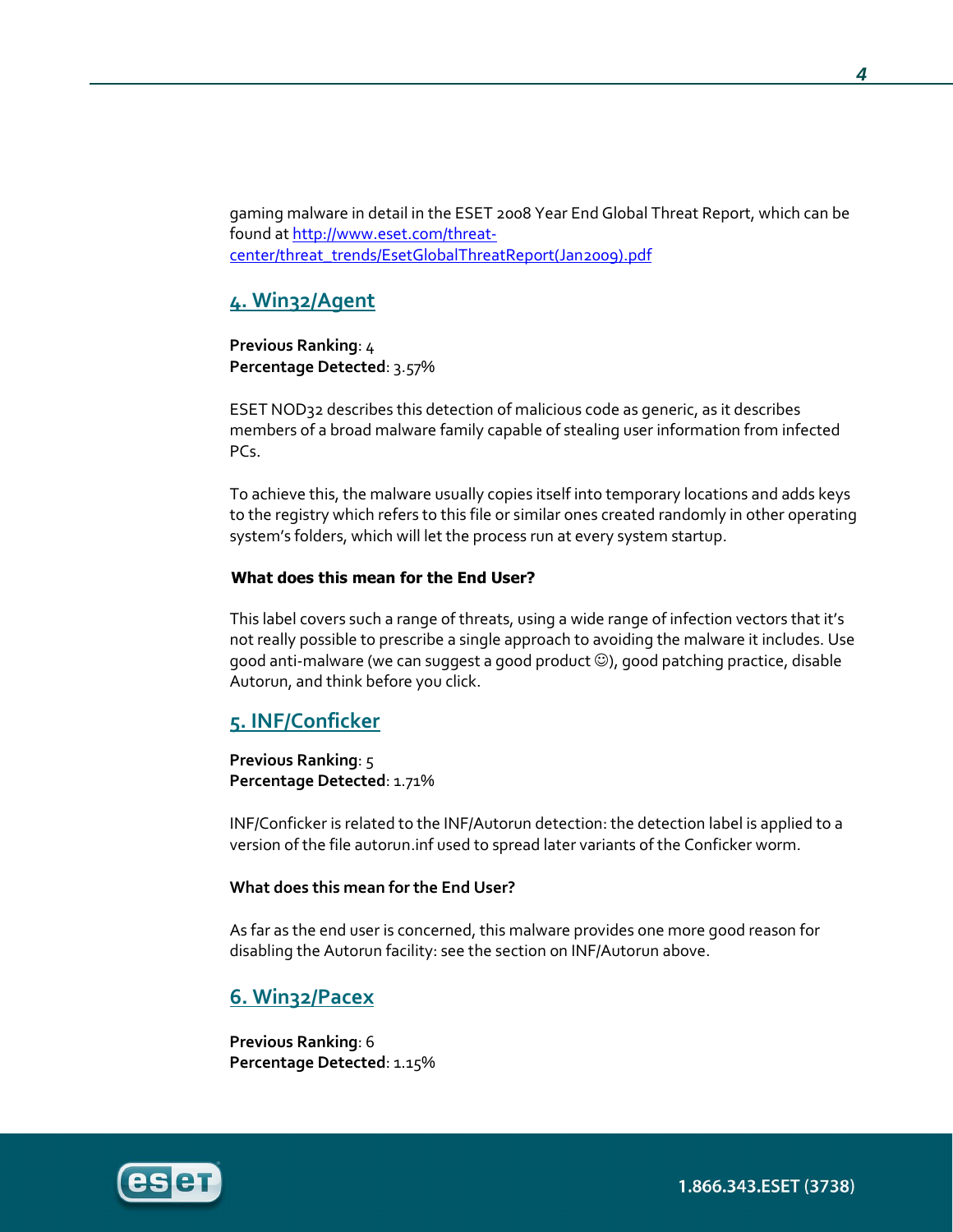The Pacex.Gen label designates a wide range of malicious files that use a specific obfuscation layer. The .Gen suffix means "generic": that is, the label covers a number of known variants and may also detect unknown variants with similar characteristics.

#### What does this mean for the End User?

The obfuscation layer flagged by this detection has mostly been seen in passwordstealing Trojans. However, as more malware families appear that don't necessarily use the same base code but do share the same obfuscation technique, some of these threats are being detected as Pacex.

However, the increased protection offered by multiple proactive detection algorithms more than makes up for this slight masking of a statistical trend: as we discussed in a recent conference paper, it's more important to detect malware proactively than to identify it exactly. ("The Name of the Dose": Pierre-Marc Bureau and David Harley, Proceedings of the 18th Virus Bulletin International Conference, 2008 http://www.eset.com/download/whitepapers/Harley-Bureau-VB2008.pdf; "The Game of the Name: Malware Naming, Shape Shifters and Sympathetic Magic" by David Harley http://www.eset.com/download/whitepapers/cfet2009naming.pdf)

#### 7. Win32/Packed.Autoit

Previous Ranking: 10 Percentage Detected: 0.89%

This is a heuristic detection that refers to malware created using the Autoit scripting language. A script can be compiled to a self-extracting executable using the UPX compressor. (UPX is an option, not a default, but it's one that's often misused by malware authors.)

#### What does this mean for the End User?

AutoIT isn't intended for the use of malware authors, of course. However, it's popular among that group because of its ease of use and because the packed executable makes simple signature detection more difficult to maintain without false positives, especially for an on-demand scanner: even known malware may be unrecognizable until it actually executes. As the tool has been used for a range of malware, we can't offer specific advice: just be cautious about unsolicited links and files, patch applications, don't run routinely as administrator, watch out for "social engineering" messages designed to tempt you into running unsafe files, and so on.

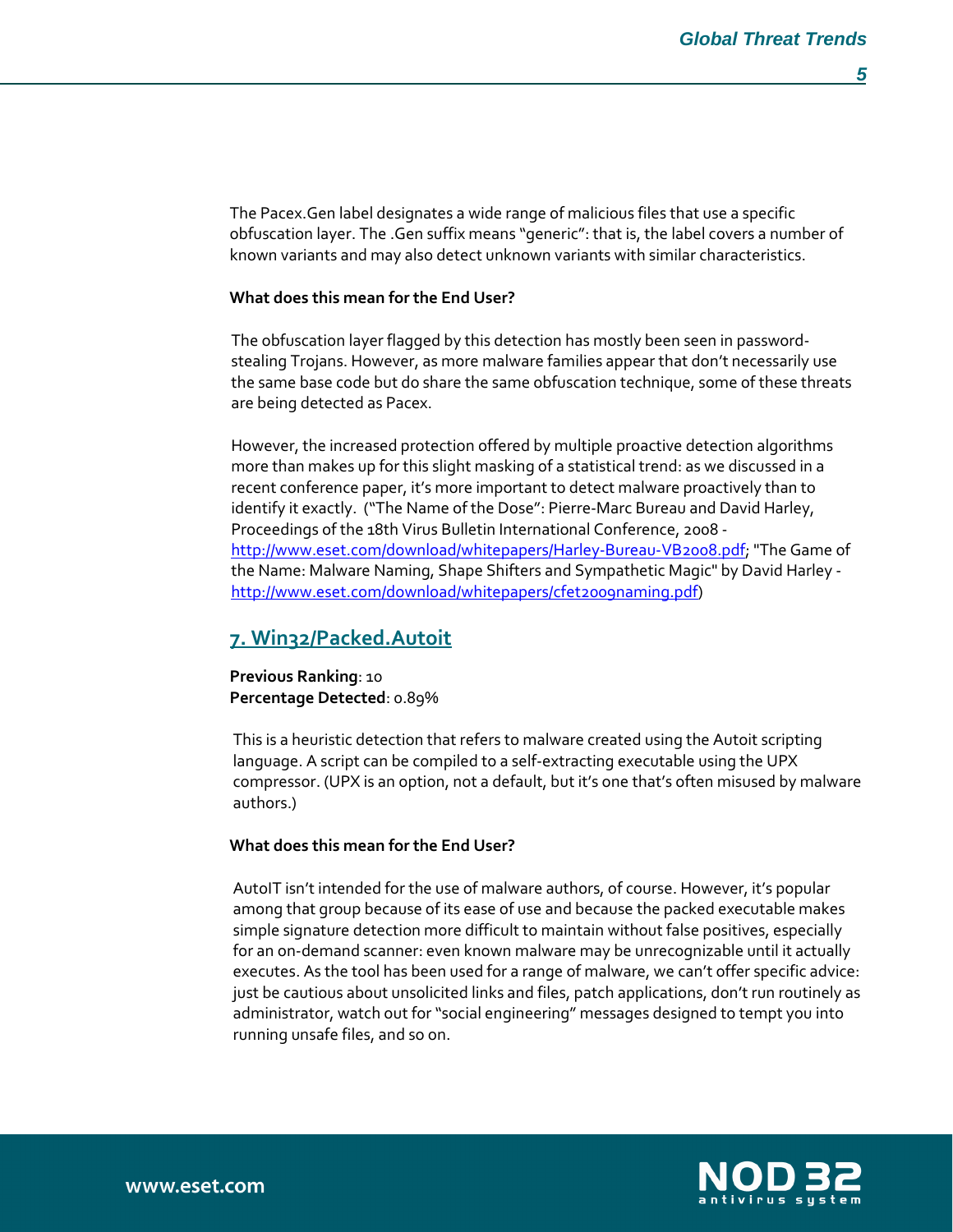## 8. Win32/Qhost

Previous Ranking: 7 Percentage Detected: 0.85%

This threat copies itself to the %system32% folder of Windows before starting. Win32/Qhost can spread through e-mail and gives control of an infected computer to an attacker. This group of trojans modifies the host's file in order to redirect traffic for specific domains.

#### What does this mean for the End User?

This is an example of a Trojan that modifies the DNS settings on an infected machine in order to change the way that domain names are mapped to IP addresses. This is often done so that the compromised machine can't connect to a security vendor's site to download updates, or to redirect attempts to connect to one legitimate site so that a malicious site is accessed instead. Qhost usually does this in order to execute a Man in the Middle (MITM) banking attack. It doesn't pay to make too many assumptions about where you are on the Internet.

## 9. Win32/Spy.Ursnif.A

Previous Ranking: 19 Percentage Detected: 0.63%

This label describes a spyware application that steals information from an infected PC and sends it to a remote location, creating a hidden user account in order to allow communication over Remote Desktop connections. More information about this malware is available at http://www.eset.eu/encyclopaedia/win32-spy-ursnif-a-trojan-win32-injectkzl-spy-ursnif-gen-h-patch-zgm?lng=en

#### What does this mean for the End User?

While there may be a number of clues to the presence of Win32/Spy.Ursnif.A on a system if you're well-acquainted with the esoterica of Windows registry settings, its presence will probably not be noticed by the average user, who will not be able to see that the new account has been created. In any case it's likely that the detail of settings used by the malware will change over its lifetime. Apart from making sure that security software (including a firewall and, of course, anti-virus software) is installed, active and kept up-todate, users' best defense is, as ever, to be cautious and proactive in patching, and in avoiding unexpected file downloads/transfers and attachments.



1.866.343.ESET (3738)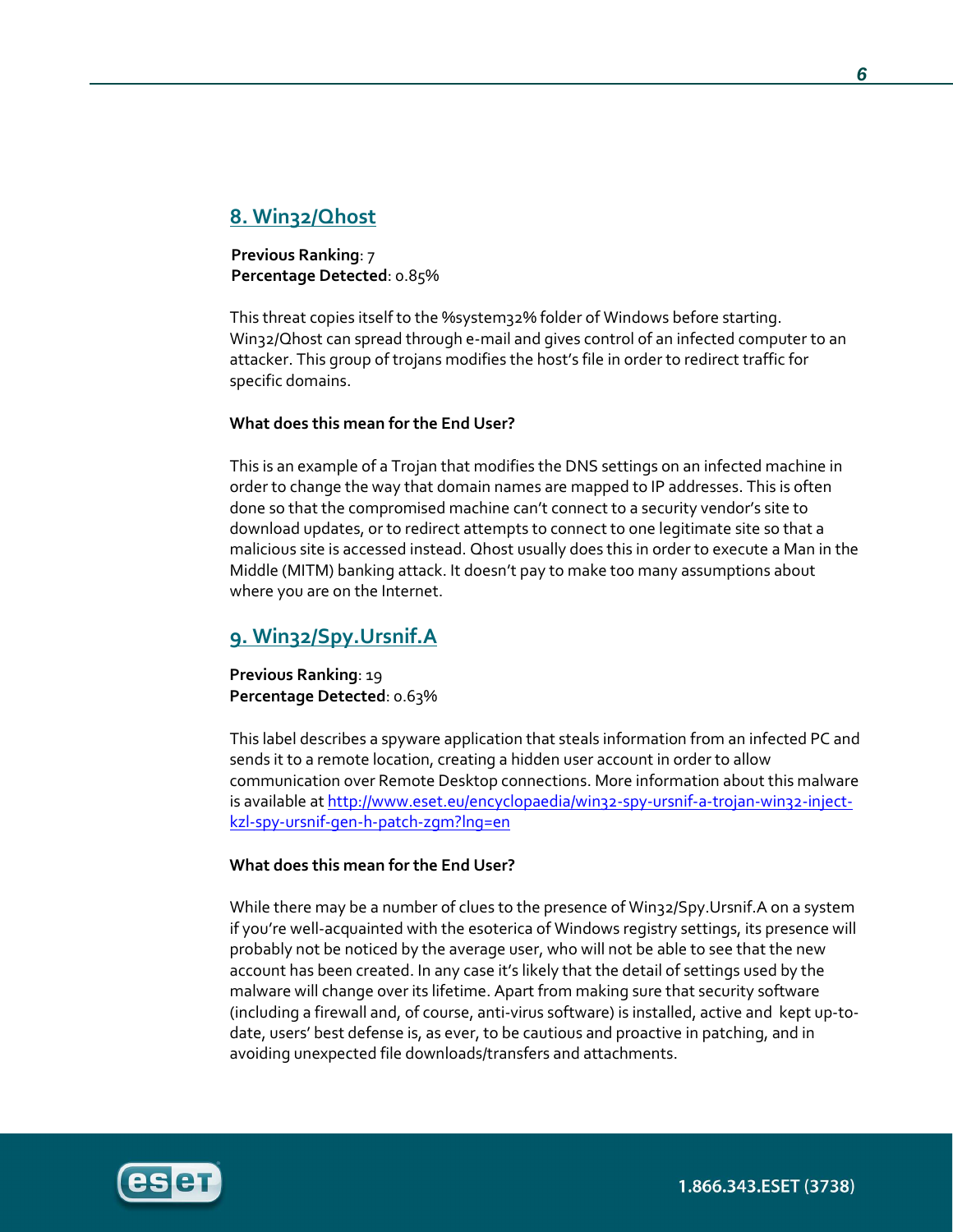## 10. WMA/TrojanDownloader.GetCodec

Previous Ranking: 9 Percentage Detected: 0.58%

Win32/GetCodec.A is a type of malware that modifies media files. This Trojan converts all audio files found on a computer to the WMA format and adds a field to the header that includes a URL pointing the user to a new codec, claiming that the codec has to be downloaded so that the media file can be read.

WMA/TrojanDownloader.GetCodec.Gen is a downloader closely related to Wimad.N which facilitates infection by GetCodec variants like Win32/GetCodec.A.

#### What does this mean for the End User?

Passing off a malicious file as a new video codec is a long-standing social engineering technique exploited by many malware authors and distributors. As with Wimad, the victim is tricked into running malicious code he believes will do something useful or interesting. While there's no simple, universal test to indicate whether what appears to be a new codec is a genuine enhancement or a Trojan horse of some sort, we would encourage you to be cautious and skeptical: about any unsolicited invitation to download a new utility. Even if the utility seems to come from a trusted site (see http://www.eset.com/threat-center/blog/?p=828, for example), it pays to verify as best you can that it's genuine.

## Current and Recent Events

## Conferences (real and fake)

As Spring (in the Northern hemisphere, anyway) draws nearer (though you wouldn't know it from the snow some of the team have experienced recently), the first of 2010's crop of conferences, workshops and exhibitions have already started to appear.

ESET's product for OS X, which is currently in beta, received a lot of attention at MacWorld (http://www.macworldexpo.com/) this month. More information on the product, life and the universe, is available at http://mac.eset.com. Macs loom large in the lives of ESET researchers at the moment: Pierre-Marc Bureau and David Harley are, with Andrew Lee, presenting a paper on Mac security at the EICAR conference (http://www.eicar.org) in May. David is also doing a presentation on a similar topic at InfoSecurity UK in April (http://www.infosec.co.uk), and the independent Mac Virus (http://macvirus.com) site that he has maintained for many years has suddenly started

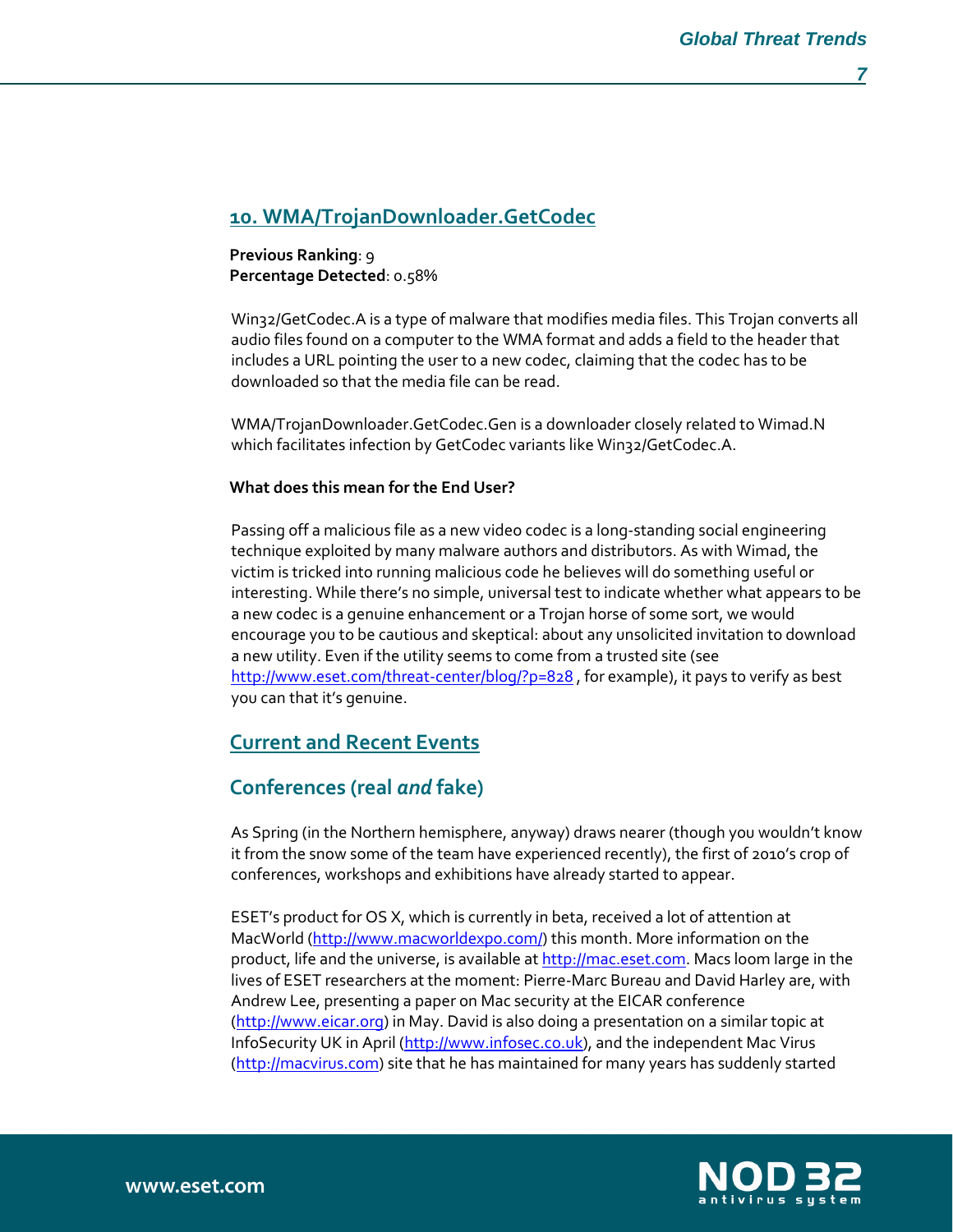attracting a great deal of attention, though nowadays it's as likely to include comment about mobile devices like iPhones as it as to address Mac malware.

Away from the conference scene, Randy Abrams has also been occupied with Applerelated security issues. At http://www.eset.com/threat-center/blog/2010/02/16/theiphone-survey-final-results he posted the results of a small survey relating to iPhone security. To get the full picture, you might also want to read http://www.eset.com/threatcenter/blog/2010/02/10/the-iphone-survey, http://www.eset.com/threatcenter/blog/2010/02/10/are-you-as-smart-as-your-phone. and http://www.eset.com/threat-center/blog/2010/02/08/patching-an-iphone. David Harley also posted on iPhone issues for ESET, including http://www.eset.com/threatcenter/blog/2010/02/11/iphishing-gathering-iphone-data and http://www.eset.com/threat-center/blog/2010/02/16/iphones-jailbreaking-and-blockedapple-ids.

At the time of writing, the AMTSO (Anti-Malware Testing Standards Organization) workshop at Santa Clara is still a few days away (on the  $25^{th}$  and  $26^{th}$  of February), but it's guaranteed to generate some lively discussion as the group works on more resources for testers and their audiences. The meeting agenda is at http://www.amtso.org/meetings.html. The next AMTSO workshop will be held consecutively with the CARO 2010 workshop meeting in May: see http://amtso.wordpress.com/ and http://caro2010.org/.

The RSA expo and conference (http://www.rsaconference.com/) takes place the following week, and there'll be plenty of ESET people around there in one context or another.

While the Research team are seasoned conference presenters, some of them were surprised to come across a series of spam/scam emails concerning "conferences" that will apparently accept any paper as long as the contributor pays the fee. The scam is described at http://copy-shake-paste.blogspot.com/2008/12/fake-conferences.html, but we're aware of one of these emails sliming its way onto a genuine security list in the past few weeks.

Meanwhile, two genuine papers were added to ESET's white papers page at http://www.eset.com/download/whitepapers.php.

The description for "Ten Ways to Dodge CyberBullets" by David Harley reads:

Around New Year it seems that everyone wants a top 10: the top 10 most stupid remarks made by celebrities, the 10 worst-dressed French poodles, the 10 most embarrassing political speeches and so on. We revisited some of the ideas that our Research team at ESET, LLC came up with at the end of 2008 for a "top 10 things that people can do to protect themselves against malicious activity."

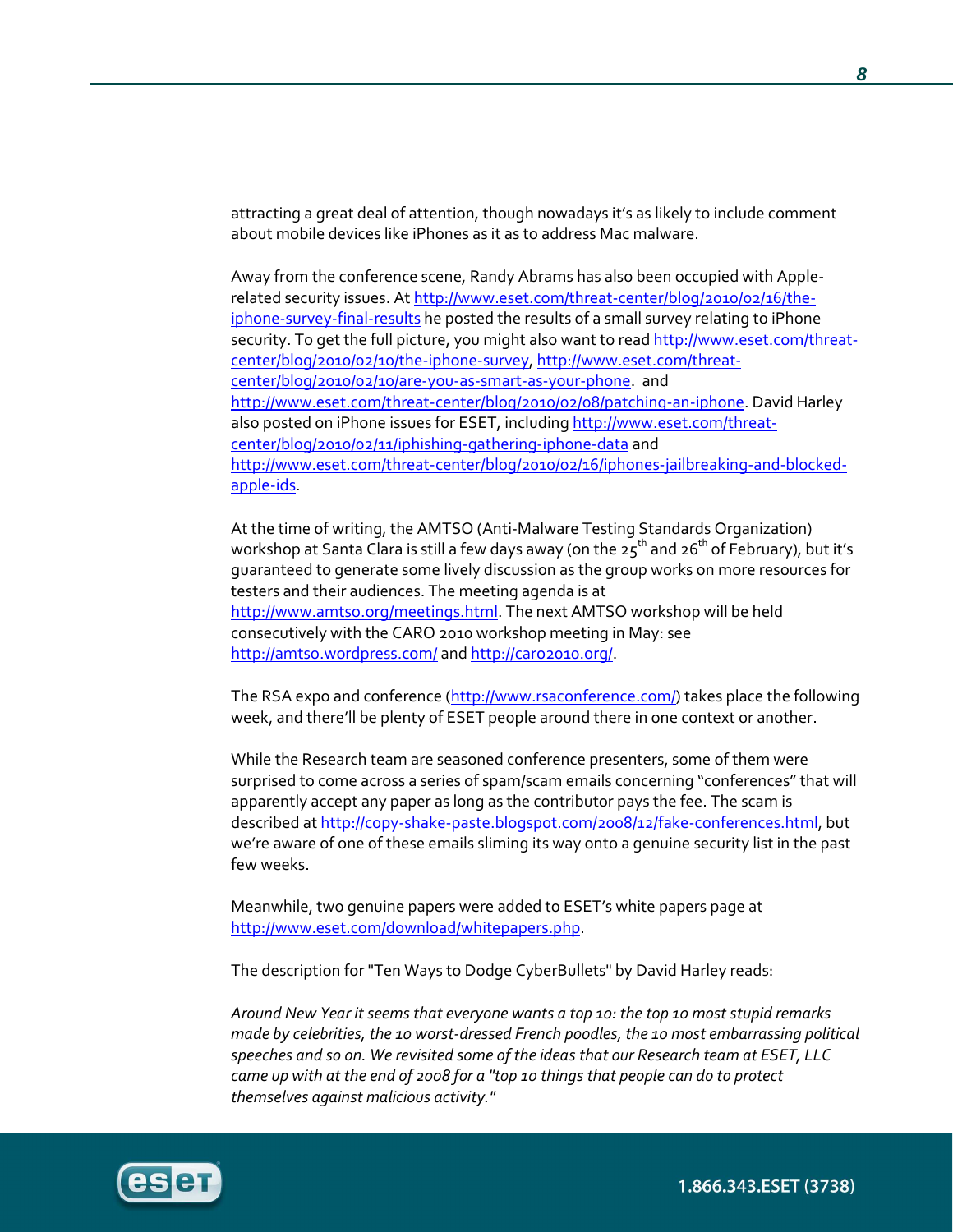The paper is at http://www.eset.com/download/whitepapers/EsetWP-DodgeCyberBullets.pdf.

The description for "Conficker by the numbers" by Sebastián Bortnik reads:

This is a translation for ESET LLC of a document previously available in Spanish by ESET Latin America (see http://eset-la.com/centro-amenazas/2241-conficker-numeros).

The paper is at http://www.eset.com/download/whitepapers/EsetWP-ConfickerByNumbers.pdf.

## Buzz Words

In a blog (http://www.eset.com/threat-center/blog/2010/02/09/google%e2%80%99sstance-on-privacy) on "Google's Stance on Privacy", Randy was critical of Eric Schmidt, the CEO of Google, who said in an interview that "If you have something that you don't want anyone to know, maybe you shouldn't be doing it in the first place". It didn't take long for Google to prove just how much it cares for the privacy of its customers by launching a twitter-ish, Facebook-ish service called Buzz: Randy, like many others of various Google services such as Gmail, was not amused to find that it came pre-enabled and sharing the Google profiles of anyone reckless enough to have created one. ("Is Gmail Spyware? - http://www.eset.com/threat-center/blog/2010/02/12/is-gmail-spyware; http://www.eset.com/threat-center/blog/2010/02/12/worth-reading; http://www.eset.com/threat-center/blog/2010/02/16/google-the-buzz-bomber; )

Eve Hibnick, a resident of Florida, has filed suit on behalf of 31 million US users of Gmail alleging that the way in which the service was added constituted a violation of privacy (http://www.eset.com/threat-center/blog/2010/02/18/class-action-lawsuit-filed-againstgoogle-for-buzz).

The fears that Google's gaffe aroused were further exploited by a Dutch web site called "Please Rob Me" which grabbed data from Twitter and Foursquare posts from people giving away their locations in microblogs. (http://www.eset.com/threatcenter/blog/2010/02/18/pleaserobme; http://www.eset.com/threatcenter/blog/2010/02/18/a-bit-more-on-pleaserobme)

You may not be convinced that some of the stories about burglars looking through social network sites for possible victims are much more than rumour or scaremongering, but it looks as if insurance companies are convinced, and, if a report in the Daily Telegraph (http://www.telegraph.co.uk/finance/personalfinance/insurance/7269543/Using-Facebook-or-Twitter-could-raise-your-insurance-premiums-by-10pc.html) is correct, that conviction is going to be passed on, in financial terms at least , to social network users.

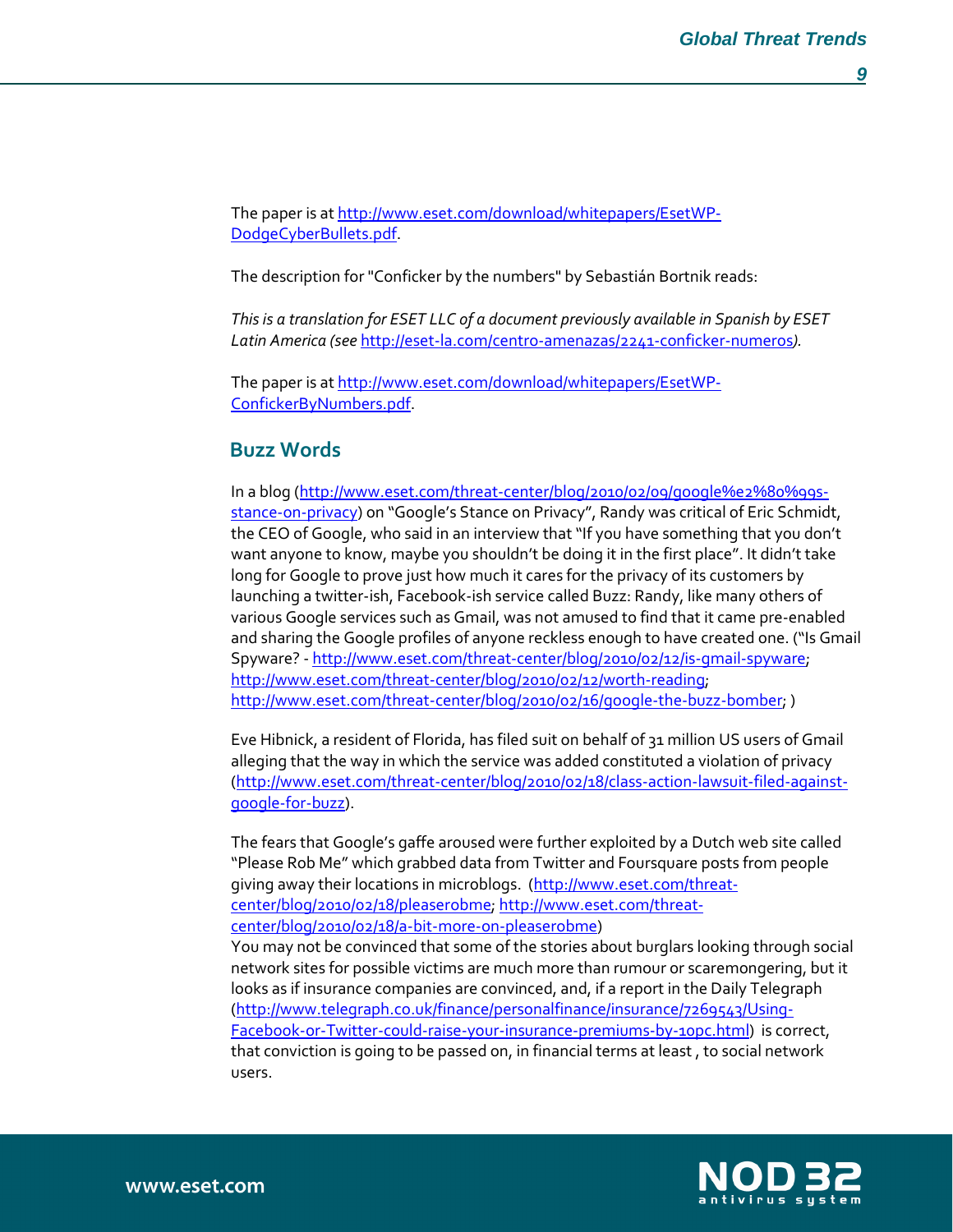This might well translate into insurance claims rejected on the grounds of use of social networks. If anyone out there has the quaint idea that businesses are too kind-hearted to treat their customers like that, consider how ready banks and credit card providers are to cast aside research at the University of Cambridge into Chip & PIN technology that suggests that stolen credit cards using EMV could be used with a false or random PIN. David Harley commented at http://www.eset.com/threat-center/blog/2010/02/12/haschip-pin-had-its-chips, (see also http://avien.net/blog/?p=422 and http://www.eset.com/threat-center/blog/2010/02/18/pin-money) "any bank claiming that a PIN-authenticated transaction must have been either kosher or the customer's fault should now expect to have to be able to *prove* its process is sound."

#### More Malware

While Conficker's continued dominance in the top ten continues, not everything that you hear about Conficker is true. Here's an example of a type of email currently circulating claiming to be a Conficker alert and including an attachment that is supposed to be a free removal tool.

Subject: Conflicker.B Infection Alert Date: Thu, 18 Feb 2010 20:15:30 +0900

Dear Microsoft Customer,

Starting 12/11/2009 the ?Conficker? worm began infecting Microsoft customers unusually rapidly. Microsoft has been advised by your Internet provider that your network is infected.

To counteract further spread we advise removing the infection using an antispyware program. We are supplying all effected Windows Users with a free system scan in order to clean any files infected by the virus.

Please install attached file to start the scan. The process takes under a minute and will prevent your files from being compromised. We appreciate your prompt cooperation.

Regards, Microsoft Windows Agent #2 (Hollis) Microsoft Windows Computer Safety Division

The attachment is, of course, a Trojan (Microsoft never distributes patches and system tools as unsolicited attachments. ESET's ThreatSense engine identifies it as Win32/Kryptik.CLU

In a more localised outbreak, a number of executables and HTML files were reported infected on a CD of system drivers sent out with a Habey device received from Newegg. The malware implicated included Win32/Viking.CH, Win32/Xorer.NAJ, and



1.866.343.ESET (3738)